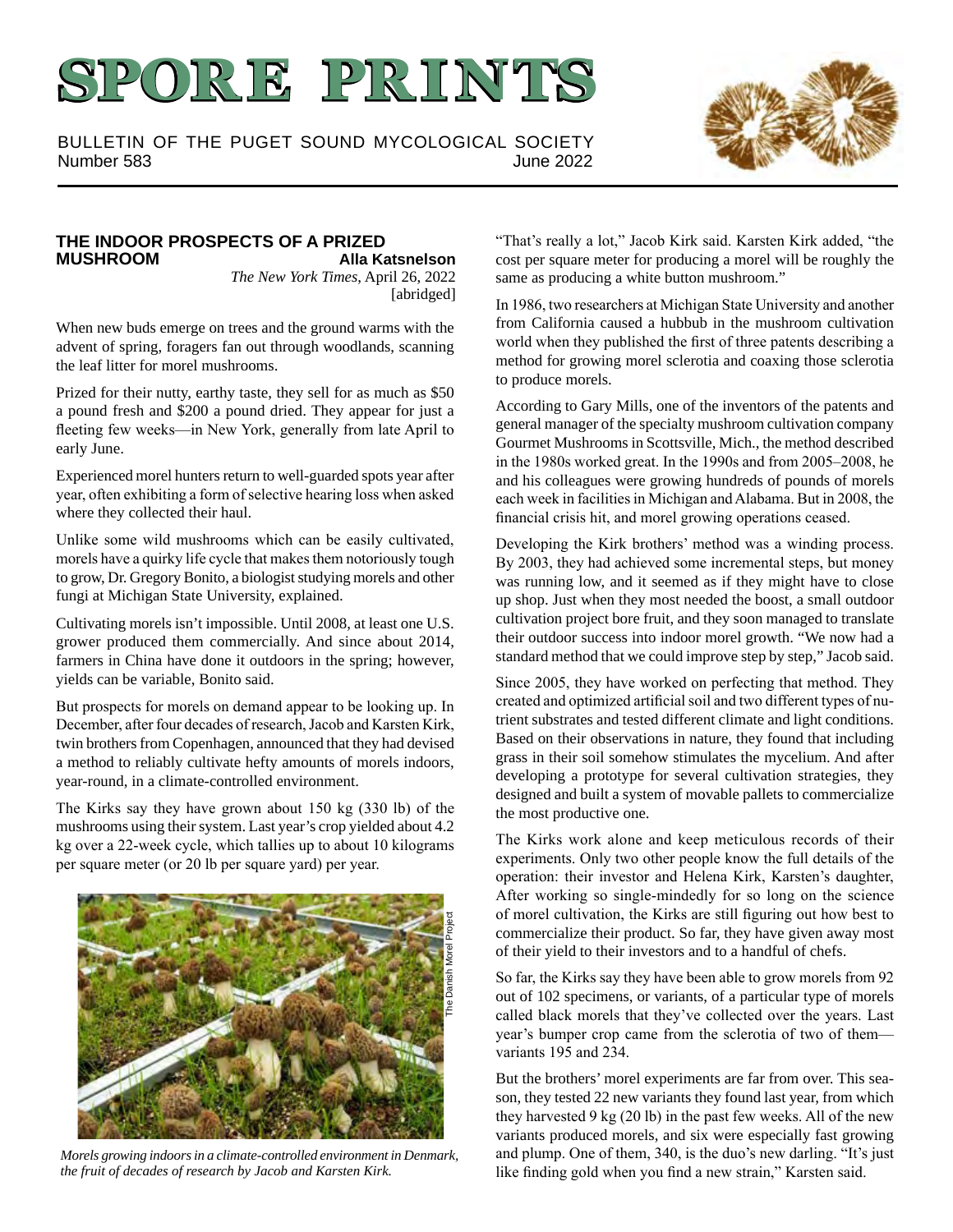## Spore Prints

is published monthly, September through June by the PUGET SOUND MYCOLOGICAL SOCIETY Center for Urban Horticulture, Box 354115 University of Washington, Seattle, Washington 98195 (206) 522-6031 http://www.psms.org OFFICERS: Randy Richardson, President<sup>2021-2023</sup> *president@psms.org* Scott Maxwell, Vice President<sup>2020-2022</sup> *psms-VP@psms.org* Brenda Fong, Treasurer<sup>2020-2022</sup> *treasurer@psms.org* Su Fenton, Secretary2021–2023 secretary*@psms.org* TRUSTEES: 2021–2023: Valerie Costa, Wren Hudgins, Bruce Robertson, Molly Watts, Joe Zapotopsky 2022–2024: Luise Asif, Marian Maxwell, Anne Polyakov, Marcus Sarracino, Thad Steffen ALTERNATE: Vince Stanton IM. PAST PRES: SCI. ADVISOR: Dr. Steve Trudell EDITOR: Agnes A. Sieger, 271 Harmony Lane, Port Angeles, WA 98362 *sieger@att.net*

#### **CALENDAR**

- June 4 Field trip (see PSMS website)
- June 14 Membership meeting, 7:30 pm, in-person at CUH
- June 20 Board meeting, 7:30 pm, via Zoom
- Aug. 14 Board meeting, 7:30 pm, via Zoom
- Aug. 23 *Spore Prints* deadline

#### **BOARD NEWS Su Fenton**

First off, a reminder: *Spore Prints is going all digital as of September 2022.* Please make sure that PSMS has your correct and updated email address as you don't want to miss out on future issues. I know we all appreciate and enjoy the outstanding newspaper put out by Agnes Sieger 10 months every year. (It is not printed in July and August.)

May was a long and important meeting for the board as we head toward summer. We have been hard at work on a number of important projects. First, we have been researching how to update our insurance to better protect the club from various types of liability. We have been pleased with what we found. We will be joining with a nonprofit aggregate insurance pool called Propel.

Another area of concern has been what to do with the club's money, which has been sitting in the bank not gaining value nor keeping up with inflation. After some research and much discussion, we have decided to use the same investment company to manage and invest our funds as used by the Stuntz foundation to successfully manage their funds.

On another note, PSMS has updated our website to add an "Donation" button. So if you, or some member of the public, want to contribute to PSMS's mission, this will be an easy way to do so.

Finally, we have upgraded our Zoom capacity to accommodate up to 500 people. This will allow for more attendance, and we hope allow for easier access.

As I mentioned in the last Board News, the club will be hosting an event to replace the missed Survivors' Banquet usually held in March. It will be held on June 14, 2022, from 7:00– 9:30 pm at the Center for Urban Horticulture in place of our regularly scheduled general meeting for June. We will be renting the lovely atrium as well as our usual meeting room and serving tasty finger foods and wine. There will be a \$5.00 admission fee to offset costs, and the number of attendees will be limited to 140, so be sure and register early on the PSMS website.

#### **MEMBERSHIP MEETING Scott Maxwell**

*The membership meeting on June 14, 2022, will be "in-person only" (no ZOOM) at the Center for Urban Horticulture.* Masks will be required for attendance. We will start letting people into the CUH meeting hall at about 7:00 pm.



This month we are switching things up a bit. To give people a chance to get to know each other after a long bout of COVID restrictions, we will be having a finger food event with pre-purchased trays of light food items, wine, coffee, tea, and

soft drinks. To physically spread things out, we will be opening up a couple of the side doors to the meeting hall and we are adding the atrium space across the patio. Depending on turnout, there also may be an introduction of PSMS committee chairs and perhaps a slide show featuring our local fungi. *This event will be for members only*.

There will be a charge of \$5.00 per person, with signups beginning May 27 on the PSMS web page at www. psms.org.



This should be a fun event, so please attend!

#### **INDIANA 3-YEAR-OLD PICKS IMPRESSIVELY LARGE MOREL MUSHROOMS Lawson Gutzwiller**  WLWT5, May 9, 2022

HILLSBORO, Ind. - A family who was out hunting for morel mushrooms in western Indiana this weekend ran into a big surprise.

Rob Clodfelder said he and his 3-year-old grandson Brigston were hunting near Hillsboro, Indiana, when they came across some impressively large morels.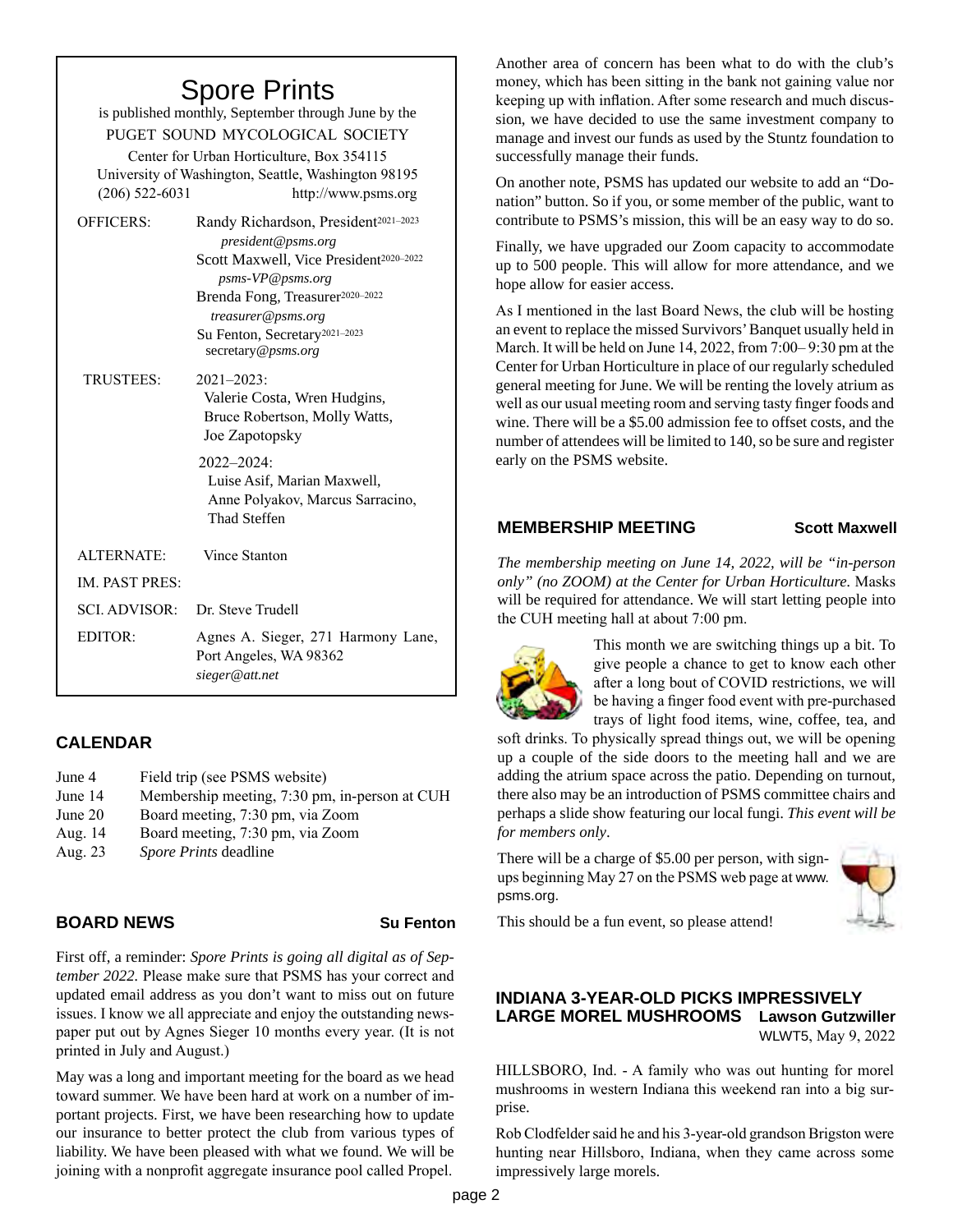Clodfelder said Brigston picked the mushrooms himself. He said it was a special outing for the two of them.

He posted photos of Brigston holding the mushrooms on Facebook, and they have since gained quite a bit of attention.

> *3-year-old Brigston Clodfelder shows off his huge morels.*

#### **FIELD TRIP REPORT, April 30 Brian Luther**

The day started out cool and wet on our first spring field trip, but we got a mix of occasional sun breaks, then back to drizzly conditions throughout the day. Even so, 131 members attended, of which 38 were on their very first PSMS field trip—probably the best turnout we've ever had at this location. I got a fire going right away when I arrived at about 6:15 am, and owing to the conditions it was a very popular spot most of the day.

Our hosts were Dave and Wuqi Weber, working hard and doing a great job giving us morning snacks and very welcome hot coffee to get us all going early on this damp day. We had some obstacles,. The Snohomish Co. Parks Dept. failed to turn on the power and lights for us or open up the main bathroom house, even though we'd paid for and reserved Shelter #1 long in advance. It was discovered that the other shelter a couple hundred feet away *did* have power, so we had to take all the coffee makers over to it, then shuttle the hot coffee and hot water back to the correct shelter for members. Very inconvenient, but we got through it. Fortunately, the single large portable toilet was adequate, if barely, all day—at least until it ran out of TP mid-afternoon! I contacted the Snohomish Co. Parks Dept. and made a formal complaint with the superintendent about these issues. As a result, we received a refund.

The field trip guides included Wren Hudgins, Dave Weber, Joe Zapotosky, Randy Richardson, and Jamie Ardena. Paul Hill and his wife also graciously took out some brand new beginners.





*Field trip ID table, April 30, 2022*

I counted 45 species displayed on the picnic table. Quite a few members found at least some Oyster Mushrooms (*Pleurotus ostreatus*), which for the most part were in prime condition. Except for this species, no other good edibles were found. A couple of out-ofseason oddballs showed up: some *Craterellus tubaeformis* (Winter Chanterelle) were found along with *Stropharia ambigua*, also a typical fall species. Others of interest included a large *Fomitopsis* sp. conk that was covered on both the cap and the pore surface

with the parasite *Hypocrea pulvinata*, making it look like it was covered in creamy-beige colored "barnacles." Several cute little jet-black cup fungus *Donadinia* (*Plectania*) *nannbeldtii*, having long narrow stems, were also brought in.

It ended up being sunny at the end of the day during potluck, with 12 members staying for it. Delicious hot soups made by Debbie Johnson (with White Chanterelles she'd picked last fall) and by Carolina Kohler and Jamie Rumbaugh helped us to warm up and have an excellent and satisfying finale to a fun day out with friends.

#### **FIELD TRIP REPORT, May 6–8 Brian S. Luther**

Wren Hudgins and I did some scouting Friday before heading over to the group camp. We were the second to arrive, after Jamie Ardena. Cloudy and somewhat drizzly conditions prevailed at first. Then things mostly cleared up and the sun was warm, but it was breezy much of the weekend. We searched for and cut some firewood to get a campfire going before the other members came and kept the fire going most of the time. I stayed until about 4:30 Friday evening, and by that time several more members had showed up. I returned early Saturday morning to find the parking area packed with cars, tents everywhere, and everybody up and about having coffee and snacks provided by our delightful hosts Alexandra Sullivan and Jeffrey. Thank you, Jeffrey & Alexandra—you really started the day out right for us!

In all, 71 members signed in. Our volunteer field trip guides were Wren, Jamie Ardena, Julia Benson, and Dave Weber, assisted by apprentice guides Sandra Ruffner, Tai Warner, and Pamela Young. Groups went out in the morning to different locations and by lunch time had found only a few species, including morels. But, groups again went out in the afternoon, and many came back with lots of morels, some finding just a few to many.

I counted 28 species of fungi displayed. A number of common burn site fungi were collected because this general area has had large fires in the past. Except for the morels, the only other good edible found was a single specimen of *Suillus albivelatus*. A number of *Verpa bohemica* came in, which gave me the chance to compare and contrast them with true morels. Unusual finds included two specimens of *Hygrocybe singeri*, normally a fall fungus.

Not quite half of those coming stayed for the exceptional potluck Saturday evening, in spite of very windy conditions. The picnic table was covered with tasty dishes, and some members cooked morels and the *Suillus* to share with others. It was a very satisfying end to a fun couple of days out camping and collecting.



*Field trip potluck, May 7, 2022.*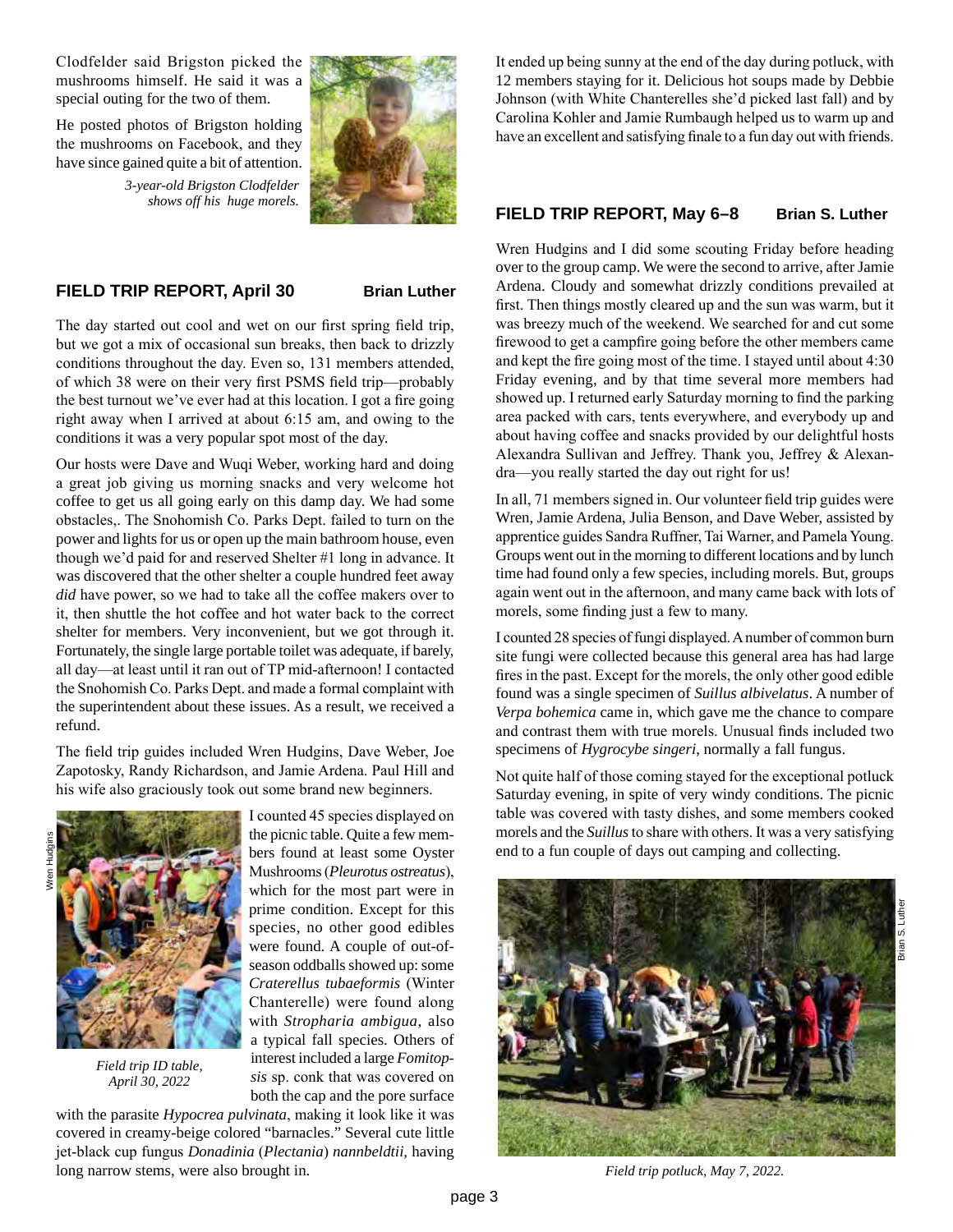We were blessed to have the use of the excellent red barn for our third spring field trip, with all its amenities, because it rained most of the day. We did get a few sporadic sun breaks, but it was mostly pretty wet, and we had all of our activities inside.

Ninte-three people signed in, 30 of whom were nonmembers but had registered with the facility ahead of time. It was an enthusiastic group, in spite of the prevailing weather. I expounded on the benefits of becoming members of PSMS and I think I talked several into joining.

The hosts for our morning coffee and breakfast snack were new members Vern Hodgson and Sunida Bintasan, with some assistance from Oz Ozkin. With four coffee pots going simultaneously, we ended up getting lots of hot coffee, along with the food items. We greatly appreciate new members getting involved right away as they did. Thank you!

The field trip guides included David Weber (co-chair of the PSMS Field Trip Safety Committee), Al Philipps, Andrew Graesser, Marcus Sarracino, Sandra Ruffner, and Tai Garner.

I counted 43 different fungi displayed. Some folks found one or two morels, others quite a few. Again, as with the previous field trip, only one other good edible species was found besides morels, a single *Suillus* (Slippery Jack). Five different species of *Gyromitra* were brought in. The surprise find of the day was a rare specimen of *Polyporus squamosus* (Dryad's saddle), growing on the base of a living cultivated box elder (*Acer negundo*) on the trails around the field site. I photographed, documented, and dried the collection. This is only the second time I've seen this species here in Washington State. The first collection I'd ever seen of this fungus here was also found on a PSMS field trip (Luther, 2014).

We had a small but delightful, potluck at 4:00 pm with very tasty dishes. A few members stayed to help clean up, along with the facility staff. Special thanks to Joshua Schaub, our facility coordinator, for being so welcoming and allowing us to use their facilities.

#### *Reference*

Luther, Brian S. 2014. *Polyporus squamosus* found in the Entiat River Valley. *Spore Prints* 504 (September), p. 6. Online and in color at www.psms.org.

#### **FIELD TRIP REPORT, May 21 Brian S. Luther**

We had to change to this location only five days ahead of time, but it worked out. We ended up in a pleasant spot next to a scenic little lake, except for the noise from nearby I-90. We got a mixed bag of weather for the day—cloudy at first, then sunny and very warm, then dark clouds rolled in, it got cold and rained for a while, and there was no shelter.

One hundred and nine members signed in. Kitty Loceff brought us very welcome coffee in the morning, and another member thoughtfully brought some donuts for everybody. We had seven field trip guides, so almost everyone was able to sign up, thanks to Randy Richardson, Wren Hudgins, Julia Benson, Dave Weber, Bill Buck, Dan Paull, and Sandra Ruffner.

 I counted 52 species displayed. At least a few morels were found by some. Others found quite a few. Only a couple of other edible species came in, but in very small numbers. The real out-of-season oddball was a nice fresh clump of *Hericium abietis* (Bear's Head), a common fall species, which I'm not sure I've ever seen in spring before.

We didn't have a potluck, because the site had no potable water, but everybody seemed to have a good day.

#### **DISTANTLY RELATED MUSHROOMS GAINED THE ABILITY TO MAKE TOXIN VIA HORIZONTAL GENE TRANSFER Bob Yirka**

https://phys.org/, May 10, 2022

A team of researchers affiliated with several institutions in China and the U.S. has found evidence that suggests three distantly related types of mushrooms gained their ability to produce a dangerous toxin via horizontal gene transfer sometime in their past. In their paper published in *Proceedings of the National Academy of Sciences*, the group describes their genetic analysis of multiple species of mushrooms to determine which genes in three particular species were responsible for producing the same toxin and what it showed them about its origins.

Scientists have known for some time that the three mushrooms the Deadly Dapperling [*Lepiota subincarnata*], the Destroying Angel [a common name shared by three lethal white *Amanita* species (*A. ocreata*, *A. verna,* and *A. virosa*) ], and the Funeral Bell [G*alerina marginata*—are not only toxic, but also have an identical toxin. Some scientists assumed they must have a common ancestor, but the researchers in this new effort suspected something else was afoot because the three species are so distantly related. To get to the bottom of the matter, they obtained samples of the three mushrooms along with samples from 12 others.

To find out which part of their genome was responsible for making the toxins, the researchers sequenced all of their samples. They found two genes that were responsible for creating the toxins and were identical in all three species. A closer look at the genes showed that they were, indeed, distantly related, but it also showed that the genes responsible for producing the toxins were not passed down from a common ancestor. That left just one other possibility—sometime in their past, all three had received a horizontal gene transfer from another, possibly extinct, mushroom.

A horizontal gene transfer occurs when a third party, such as a bacterium, absorbs some of the genome of a host it is infecting and then passes those cells into another host that it infects. The researchers note that horizontal gene transfer is common with bacteria. In many cases, they steal bits of host DNA, add it to their own, and then pass it on to their offspring. Those offspring can then add the new DNA to cells they infect in another host.

*Maybe you have some soft stone-washed jeans. Now, you didn't really think they make those variable-color, sort-of-faded-out jeans by hiring little old ladies with babushkas to take them out to the rocks on the stream and beat them? No! The jeans are placed in a large vat containing a fungus, Trichoderma, which produces enzymes (cellulases) that partially digest the cotton fibers of the jeans, for that stone-washed look and softness.* —Tom Volk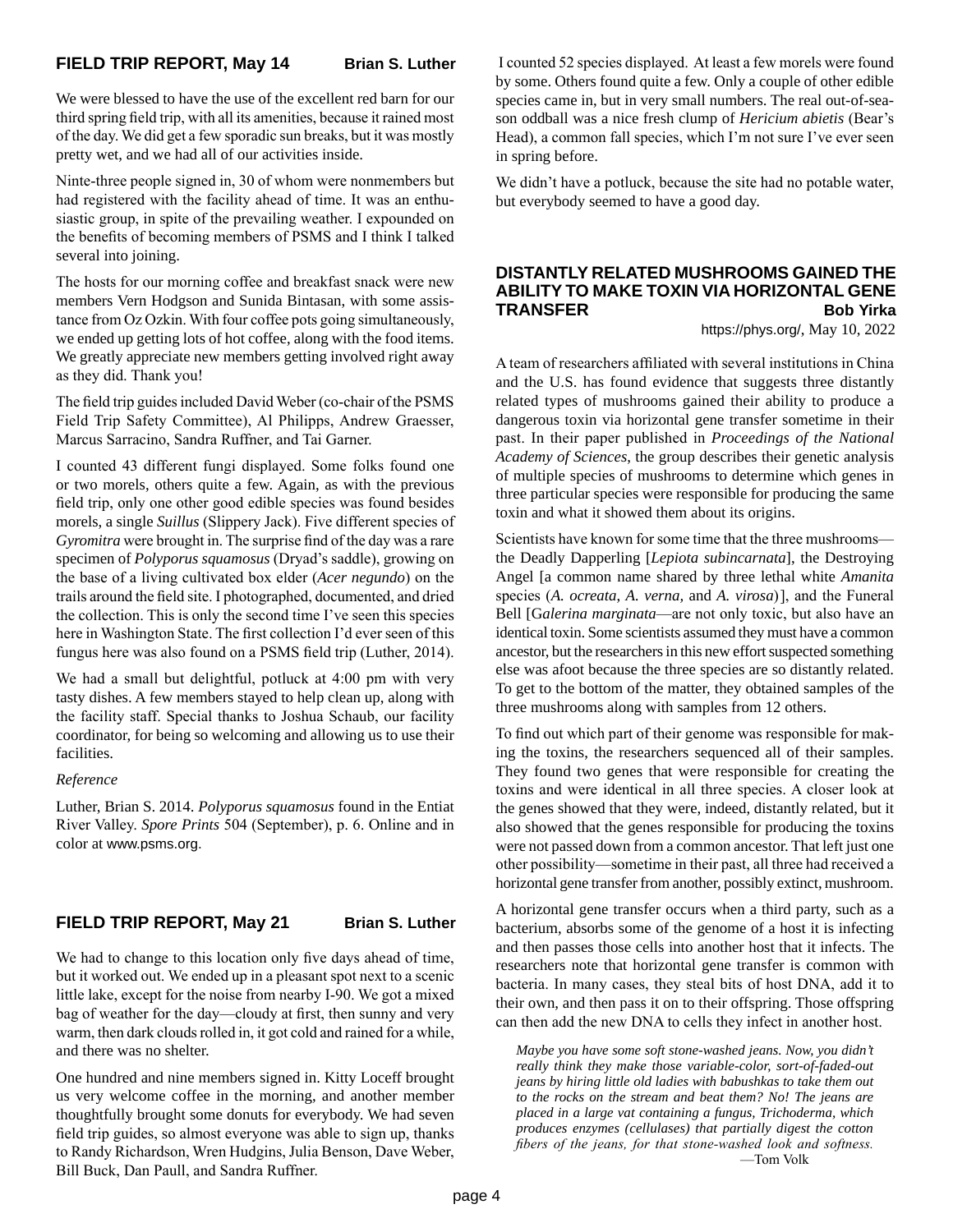#### **MYCOPHAGY COMMITTEE REPORT: Cooking with Chef Selengut Marcus Sarracino & Molly Watts**

Monday, May 9, may have seemed like a run-of-the-mill day, but it was in fact a special day for the Mycophagy Committee, as it was our first official event after re-invigorating this long dormant facet of PSMS. On that night 18 PSMS mycophiles got together at The Pantry in Ballard to learn, cook, eat, and share in our passion for all things mushroom with a master of fungal feasts—Chef Becky Selengut.

Molly and I had begun brainstorming ideas back in 2020 on how to get the Mycophagy Committee going again when COVID struck and put an end to all of our plans. However, once restaurants started opening up to dining in person again last fall, we met up for a mushroom-themed meal in Seattle alongside fellow PSMS member and private chef Karen Armijo. She had reached out to us through Luise Asif, PSMS Volunteer Committee chair, wanting to join the Mycophagy Committee and help where she could. Karen mentioned a possible class with famed " 'Shroom" Chef Becky Selengut and we knew right away that this was going to be something special and got to work planning! After weeks of emails, negotiations, communications, and necessary authorizations,

we finally had an event to announce. Registration filled up quickly once it was nnounced, so with all our hard work done all we had to do was wait for the big day.

May 9 found us looking for The Pantry tucked in the rear of the building. Once inside, we were warmly welcomed in by Becky and her assistant Heather with a glass of wine. At each of the seats, we were presented with aprons, name tags, cutting boards, chef knives, and printed copies all of the recipes we would need that evening. After some introductions, housekeeping, and safety announcements, we were put to work. With the name tags we were all given and our shared love of mushrooms, the 18 of us immediately felt comfortable, connected, and had no trouble jumping on in.

First we sliced King Oysters, then diced morels, halved huge shiitakes, zested lemons, chopped herbs and alliums, minced ginger, and julienned green onions for garnish. Everything else was pre-measured and neatly prepared for our five mini-groups to make our first classic dish: fresh morels and cream sauce on toast points. Some of us cooked on the main range top while others cooked on single burner butane stoves, but either way it was incredible!

rooms with olive oil and salt on high heat until they were perfectly crispy golden and turned them into an ambrosial mushroom salad with pine nuts, lemon, parsley, extra virgin olive oil, and sliced Parmesan. This was my (Molly) first time eating mushrooms in a salad, and it definitely got me thinking of other ways to incorporate mushrooms into future dishes!

To top off the evening Chef Selengut poured us another glass of wine and made a belly-bursting amount of Dan Dan noodles with tender shiitakes that were glazed and sautéed to perfection, beautifully browned ground pork, quick-pickled mustard greens, and a chile-peanut oil that was freshly made the day before.

It was all so delicious, educational, and incredibly fun! We're already looking forward to the fall when we will continue the collaboration with The Pantry and the amazing mycophile Chef Becky Selengut to offer more mushroom-themed classes, with new mushrooms and equally amazing dishes.

The demand for the first class was so overwhelming we added a second class on Monday, June 6. We're pleased to announce that class is also full. Thank you to everyone who expressed interest in this event. Rest assured we will be offering more events like this and others in the future. Sign up for the next Mycophagy Cooking Class in the fall, you won't regret it!



While we worked on that first dish, instructs the class, morel toast points, King Oyster mushroom salad, participants diligently slicing King Chef baked the sliced Oyster mush-*Oyster mushrooms, and a big bowl of Dan Dan Noodles with shiitakes.Mycophagy Committee cooking class at The Pantry, May 29. Left to right, top to bottom: Happy group of eager mycophagists, Chef Becky Selengut holding a sheet pan full of sliced King Oyster mushrooms as she*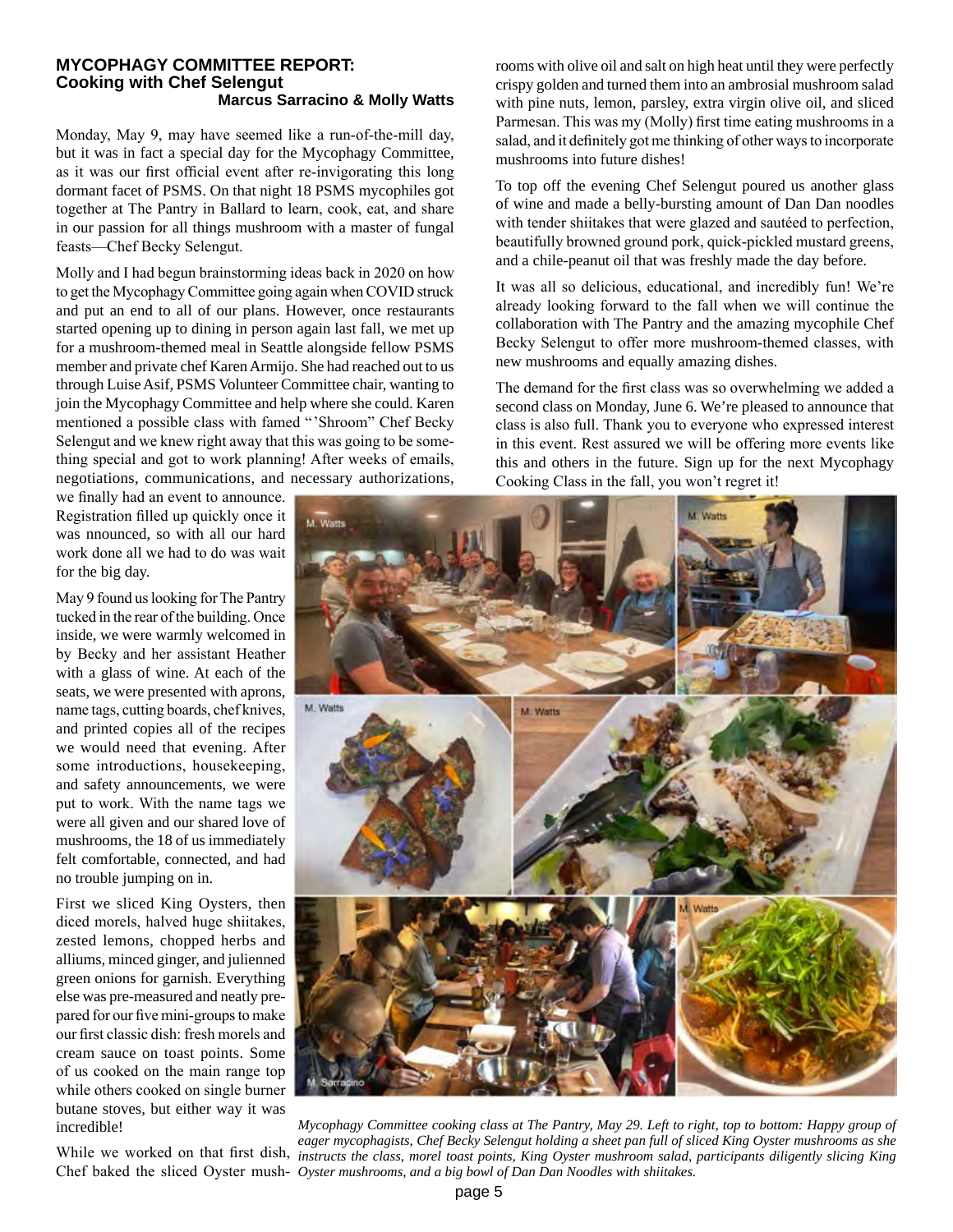#### **FRIENDLY FUNGI ANNOUNCE THEMSELVES TO THEIR HOSTS**

https://phys.org/, May 17, 2022

For many years after discovering a diverse population of sometimes dangerous microbes constantly living in our intestines, scientists described the situation as a form of living with the enemy. But when it comes to commensal populations of the fungus *Candida albicans*, the dreaded invader may be better seen as a helpful friend arriving with gifts.

That's the key message of a study published May 17, 2022, in *Cell Reports* by a team led by Sing Sing Way, MD, Ph.D., an infectious diseases expert at Cincinnati Children's Hospital Medical Center.

"This fungus could be invisible to our bodies if it wanted to be. It can mask many of the ways our immune system knows how to recognize it," Way says. "Instead, our work shows that it purposely exposes itself to gain the benefit of our bodies recognizing it and not attacking it."

Many people are familiar with the concept of probiotics, or "good" bacteria. Scientists also have learned that fungi can do good for people, including sometimes replacing bacteria in the commensal state and performing similar beneficial functions.

"However, fungi also are much more complicated than bacteria, and relatively understudied compared to bacteria," Way says.

#### **Blinking "Hello"**

In years past, many scientists believed that the simple presence of certain fungi in the gut was enough to signal to the body that it had a proper balance of microbiota. Even inert fungi could be detected via the surface structures and chemicals of their cell walls.

"This paper shows that commensal fungi need to be alive and actively making proteins that stimulate our immune cells to elicit that commensal benefit. They need to be metabolically and transcriptionally active," Way says.

To determine how *C. albicans* becomes recognized as commensal, first author Tzu-Yu Shao, an immunobiology graduate student, worked with scientists at Cincinnati Children's, Brown University, the University of California San Francisco, and the Institut Pasteur in Paris to conduct a series of experiments establishing colonization in mice.

They learned that the gene UME6, which helps regulate filamentation in fungi, is essential for allowing intestinal *C. albicans* to "prime" the immune system so that it can fight off a wide range of infections. Initially, the team expected this priming effect to be caused by either extremely high or low expression of this gene.

However, the beneficial effects did not occur when colonization with *C. albicans* was locked into either extreme. Instead, engineering the fungus to oscillate between high and low levels of UME6 expression during colonization was essential. This blinking

*Microscopic image highlights the polymorphic nature of commensal C. albicans fungi, which are capable of growth in long filamentous and smaller yeast morphologies.* 



back and forth appears to signal to the body that *C. albicans* is beneficial. In return for not being chased out of the intestine, the fungi help the body more rapidly respond and fend off infection by a variety of microbes—including *C. albicans*.

"We found that not only does the fungus have to be living, it has to purposely execute a program of expressing specific cell wall components so that our bodies can detect them. They are deliberately doing that to help us and themselves," Way says.

#### **Next Steps**

Eventually, it may be possible to manipulate this process to restore healthy levels of commensal fungi. But first, Way's team seeks to learn more about how this symbiotic relationship works.

"Good" fungal colonization can begin as soon as birth but can take months to complete. Later, various events can cause other fungal populations to dive. How do such population variations affect the commensal benefit? The team also plans to explore how commensal *C. albicans* works in other tissues, including oral mucosa, lungs, skin, and the birth canal.

"We're interested in figuring out in more depth how and why we are colonized with these microbes," Way says. "Given that our immune systems can see them, additional next steps also include understanding why colonization does not normally cause aberrant inflammatory reactions."

### **A FUNGUS-BASED WOOD STAIN FROM THE NETHERLANDS**

https://www.fungiforce.com/

A small company in the Netherlands has created and commercialized a fungus-based wood coating to protect and tint untreated wood. The product, called Fungi Force, consists of two parts. First a layer containing *Aureobasidium pullulans*, a naturally occurring harmless yeast-like fungus. is applied to the wood followed by a layer of linseed oil, which protects and feeds the fungus. About a week after application, Fungi Force has attached itself to the wood, and the protective layer is dry. Processing is restricted to dry weather and temperatures above 10°C.

As Henry Ford said of the original Model-T, It "comes in any color you want, as long as it's black." Color limitation aside, the Fungi Force website lists several advantages.

- It is easy to apply. No surface preparation is required.
- It doesn't peel off
- It requires hardly any maintenance. Annual treatment with natural linseed oil to feed the fungus and keep it nice and black is sufficient. After a few years, this maintenance can even take place every other year.
- It is self-healing. Minor damage such as cracks and scratches is repaired by the living layer itself.
- • It is ultimately cheaper than normal stain, which has to be reapplied every two to five years.

The website recommends it for outdoor structures such as fences, pergolas, garden houses, playground equipment, doors and frames, wall cladding, and garden furniture. However, it has already caught the attention of builders and architects. Netherlands-based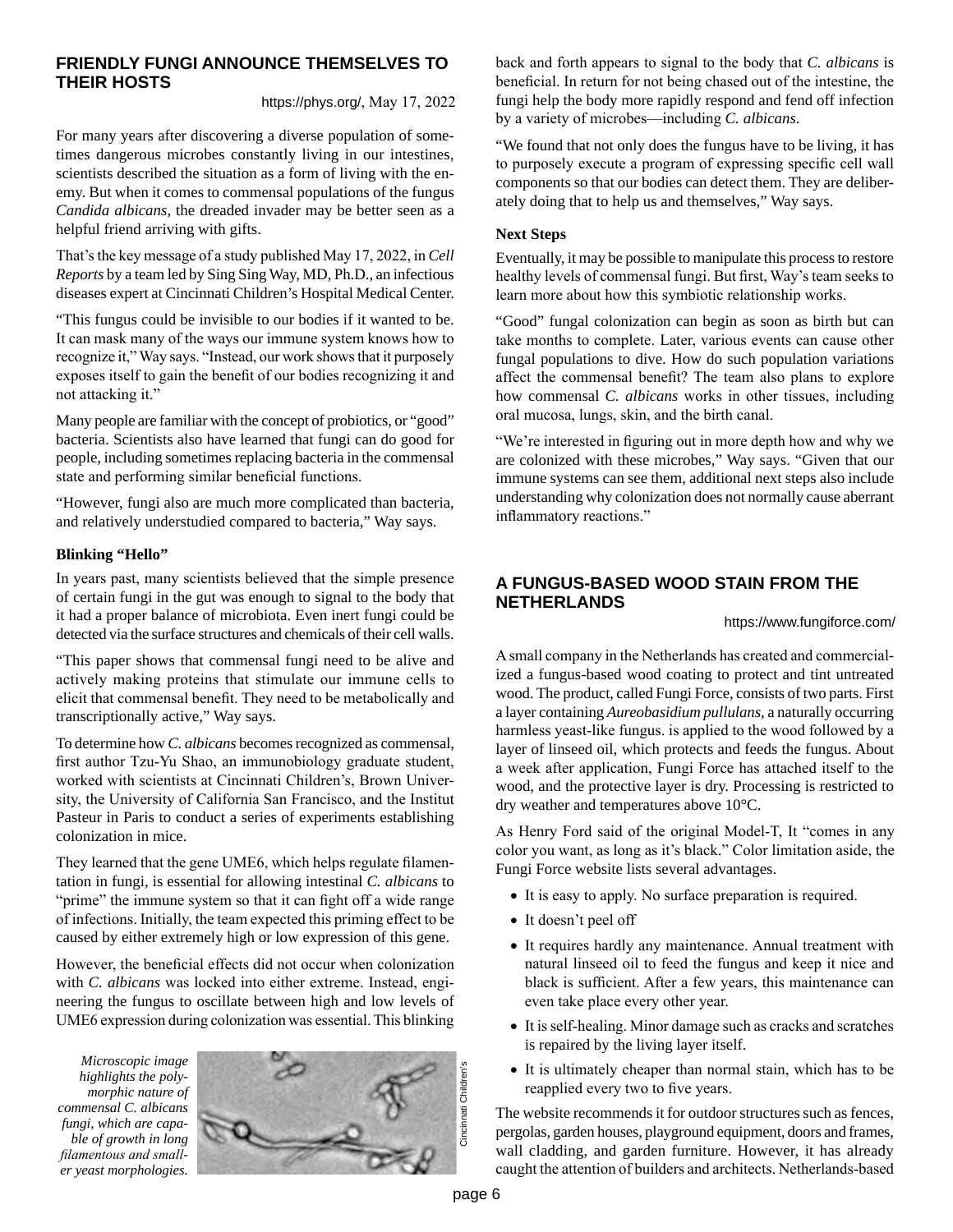architect Joris Verhoeven of Joris Verhoeven Architectuur, for example, selected it when constructing a self-sufficient home for himself and his family designed to become part of its surroundings.



*Fungus-coated house designed by architect Joris Verhoeven.*

Fungi Force is being produced on a small scale and availability is limited. It comes in cans of 0.75 liter or 2.5 liters, good for treating approximately 6  $\text{m}^2$  or 20  $\text{m}^2$  of wood.

#### **IOWA MUSHROOM HUNTERS FIND MOTHER LODE OF MORELS, PICK 175 POUNDS IN TWO DAYS Phil Bourjaily**

https://www.fieldandstream.com, May 16, 2022

Rusty Gates of Alexandria, Missouri, and Jimmy Johnson of rural Keokuk, Iowa, hunt morels together every spring. On Saturday, May 7, the two friends found and harvested an incredible 131 pounds of the highly sought mushrooms while walking the woods of Lee County in southeastern Iowa. Johnson has hunted morels since he was a boy and has never found more than 75 pounds in an entire season, which usually lasts about a month.

He told the Burlington *Hawk Eye* that the hunt began without any indication that they were in for a once-in-a-lifetime day. Gates and Johnson found just three morels between the two of them in the first hour of the hunt. They kept going—and found a virtual carpet of mushrooms in the woods. "It was just non-stop as we were walking," Johnson told *The Hawk Eye*, "We just see four or five here, then take a few steps and see more. It was continuous."



*Rusty Gates and Jimmy Johnson pose with 131 lb of morels they found at an undisclosed location in Lee County, Iowa.*

Experienced hunters like Johnson usually key on dead elm trees. An elm with the bark still slipping off the trunk often means morels nearby, and while Johnson and Gates found mushrooms near elms, they found them near maples and white oaks as well, which Johnson noted for future hunts. As they picked and picked and their burden grew, they called Johnson's son, Trenton, and told him to bring a vehicle to the woods to haul some of the bags of morels home. Johnson and Gates picked for six hours, then went out the next day and found another 44 pounds.

Johnson said they just got lucky, that soil temperatures and moisture conditions just happened to be right for a bumper crop of morels in southeastern Iowa this year. Morels usually come up when daytime temperatures reach the 60s and low 70s, and nighttime lows get above 40. Conditions on May 7 were ideal with highs around 70, following several days when nighttime lows had been in the mid-40s.

Johnson and Gates divided their huge haul of mushrooms evenly, as they always do. Johnson kept 20 pounds for himself, gave many to family and friends, and sold the last 16 pounds at the going rate of \$25 per pound. He plans to spend the \$400 on some kind of mushroom hunting gear, but he doesn't know what it will be yet. If he keeps making finds like this one, he might want to think about saving up for a dump truck.

## **STARTUP MAKES CARBON-NEUTRAL, HIGH-PROTEIN PASTA FROM FUNGI Adele Peters**

https://www.fastcompany.com/, May 23, 2022

Early in the pandemic, when her mother was diagnosed with prediabetes, Michelle Ruiz, a chemical engineer at ExxonMobil, wondered how she could help make the life change easier, as her parents struggled to figure out how to adjust their diets. "We're from Ecuador, and we found that all the foods that are most culturally embedded in our daily lives are packed with refined carbohydrates that would make my mom's diabetes worse," she says.

As she started thinking more about food, she noticed that a growing number of startups were beginning to use mycelium, the rootlike part of mushrooms, to make plant-based meat alternatives for foods like chicken breast. She realized that mycelium also could be used to make a high-protein, low-carb flour for pasta, tortillas, and other foods typically made with wheat flour—options that would be far healthier, especially for someone with diabetes.

From her work at Exxon—which happened to involve running a wastewater-treatment plant—Ruiz also realized that it could be possible to make mycelium-based products affordable enough to compete with wheat. The key was using something that would normally be discarded: sugar-filled water waste from food and beverage manufacturers like breweries. Breweries pay a surcharge to wastewater-treatment plants to treat that sugary water, a byproduct of brewing, and the process involves using fungi and bacteria to consume organic material in the water. Mycelium, Ruiz knew, could do the same job.

For a brewery, paying for wastewater treatment can account for 20 percent of their operating costs; annual costs can be in the